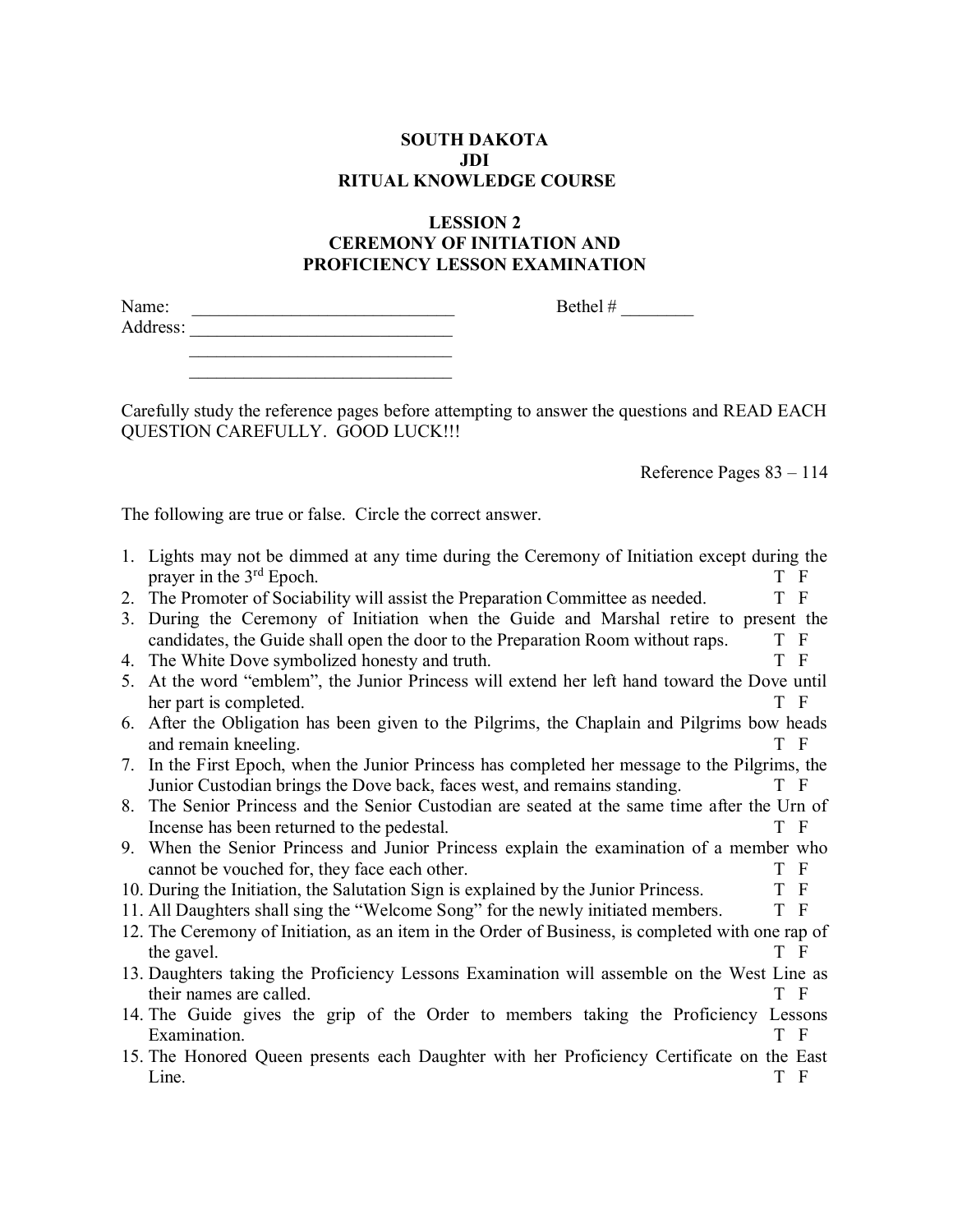16. The Daughters taking the Proficiency Lessons Examination kneel between the 1st and 3rd Messenger chairs when they are conducted west of the Altar to repeat the obligation. T F

Completion Questions. Insert the missing words.

- 1. The Preparation Committee will be assisted by whom?
- 2. How are the Candidates lined up to enter the Bethel room?
- 3. When is the only time during a meeting (initiation) that the Preparation Room door is opened without raps?

 $\mathcal{L}_\text{max}$  , and the contribution of the contribution of the contribution of the contribution of the contribution of the contribution of the contribution of the contribution of the contribution of the contribution of t

\_\_\_\_\_\_\_\_\_\_\_\_\_\_\_\_\_\_\_\_\_\_\_\_\_\_\_\_\_\_\_\_\_\_\_\_\_\_\_\_\_\_\_\_\_\_\_\_\_\_\_\_\_\_\_\_\_\_\_\_\_\_\_\_\_\_\_\_.

4. Name the first music a candidate hears during the Ceremony of Initiation.

 $\mathcal{L}_\text{max} = \mathcal{L}_\text{max} = \mathcal{L}_\text{max} = \mathcal{L}_\text{max} = \mathcal{L}_\text{max} = \mathcal{L}_\text{max} = \mathcal{L}_\text{max} = \mathcal{L}_\text{max} = \mathcal{L}_\text{max} = \mathcal{L}_\text{max} = \mathcal{L}_\text{max} = \mathcal{L}_\text{max} = \mathcal{L}_\text{max} = \mathcal{L}_\text{max} = \mathcal{L}_\text{max} = \mathcal{L}_\text{max} = \mathcal{L}_\text{max} = \mathcal{L}_\text{max} = \mathcal{$ 

- 5. Does the Inner Guard ever rap on the Preparation Room door? If so, what is the occasion?
- 6. How many questions does the Guide ask of the Candidates? \_\_\_\_\_\_\_\_\_\_\_\_\_\_\_\_\_\_\_\_
- 7. A person desiring to be initiated into the Job's Daughters International is called a \_\_\_\_\_\_\_\_\_\_\_\_\_\_\_ until she enters the Bethel Room for the ceremony of Initiation. After entered she is addressed as a \_\_\_\_\_\_\_\_\_\_\_\_\_\_, and then as a \_\_\_\_\_\_\_\_\_\_\_\_\_\_\_\_\_\_\_\_\_
- 8. The Honored Queen informs the Pilgrims that we must all learn and practice four things. Name them. \_\_\_\_\_\_\_\_\_\_\_\_\_\_\_\_\_\_\_\_\_\_\_\_\_\_\_\_\_\_\_\_\_\_\_\_\_\_\_\_\_\_\_\_\_\_\_\_\_
- 9. What songs may be sung as a response after the obligation has been given to the Pilgrims?  $A$ .

 $\mathcal{L}_\text{max}$  , and the contribution of the contribution of the contribution of the contribution of the contribution of the contribution of the contribution of the contribution of the contribution of the contribution of t

- B. \_\_\_\_\_\_\_\_\_\_\_\_\_\_\_\_\_\_\_\_\_\_\_\_\_\_\_\_\_\_\_\_\_\_\_\_\_  $C.$
- 10. After the response following the Obligation given to the Pilgrims, the Guide and Marshal assist the Pilgrims to rise as
- 11. The Lessons of the First Epoch are taught under the direction of the
- 12. Each of the Messengers proceed to a point (location)
- 13. When the Pilgrims are conducted to the Junior Princess, they are positioned on the Line, centered in front of and facing and facing the set of  $\alpha$
- 14. When Pilgrims are on the East Line, the \_\_\_\_\_\_\_\_\_\_\_\_\_\_\_\_\_\_ rises when the \_\_\_\_\_\_\_\_\_\_\_\_ addresses the Junior Princess, turns and picks up the with both hands and stands facing
- 15. The mystic numbers of the first Epoch is  $\frac{1}{\sqrt{1-\frac{1}{n}}}$ ; it alludes to  $\frac{1}{\sqrt{1-\frac{1}{n}}}$
- 16. Why should a man count himself happy that God corrects him? (See Senior Princess lecture)  $\mathcal{L}_\text{max} = \mathcal{L}_\text{max} = \mathcal{L}_\text{max} = \mathcal{L}_\text{max} = \mathcal{L}_\text{max} = \mathcal{L}_\text{max} = \mathcal{L}_\text{max} = \mathcal{L}_\text{max} = \mathcal{L}_\text{max} = \mathcal{L}_\text{max} = \mathcal{L}_\text{max} = \mathcal{L}_\text{max} = \mathcal{L}_\text{max} = \mathcal{L}_\text{max} = \mathcal{L}_\text{max} = \mathcal{L}_\text{max} = \mathcal{L}_\text{max} = \mathcal{L}_\text{max} = \mathcal{$

 $\mathcal{L}_\text{max}$  , and the contribution of the contribution of the contribution of the contribution of the contribution of the contribution of the contribution of the contribution of the contribution of the contribution of t

 $\mathcal{L}_\text{max} = \mathcal{L}_\text{max} = \mathcal{L}_\text{max} = \mathcal{L}_\text{max} = \mathcal{L}_\text{max} = \mathcal{L}_\text{max} = \mathcal{L}_\text{max} = \mathcal{L}_\text{max} = \mathcal{L}_\text{max} = \mathcal{L}_\text{max} = \mathcal{L}_\text{max} = \mathcal{L}_\text{max} = \mathcal{L}_\text{max} = \mathcal{L}_\text{max} = \mathcal{L}_\text{max} = \mathcal{L}_\text{max} = \mathcal{L}_\text{max} = \mathcal{L}_\text{max} = \mathcal{$ 

17. The Emblem of the Second Epoch is which symbolizes  $\mathcal{L}=\mathcal{L}^{\text{max}}$ 18. What is the name of Job's third daughter? The state of  $\sim$  1t means  $\mathcal{L}=\mathcal{L}^{\text{max}}$ 19. The Pilgrims are conducted to the Recorder's desk to sign the \_\_\_\_\_\_\_\_\_\_\_\_\_\_\_\_\_\_.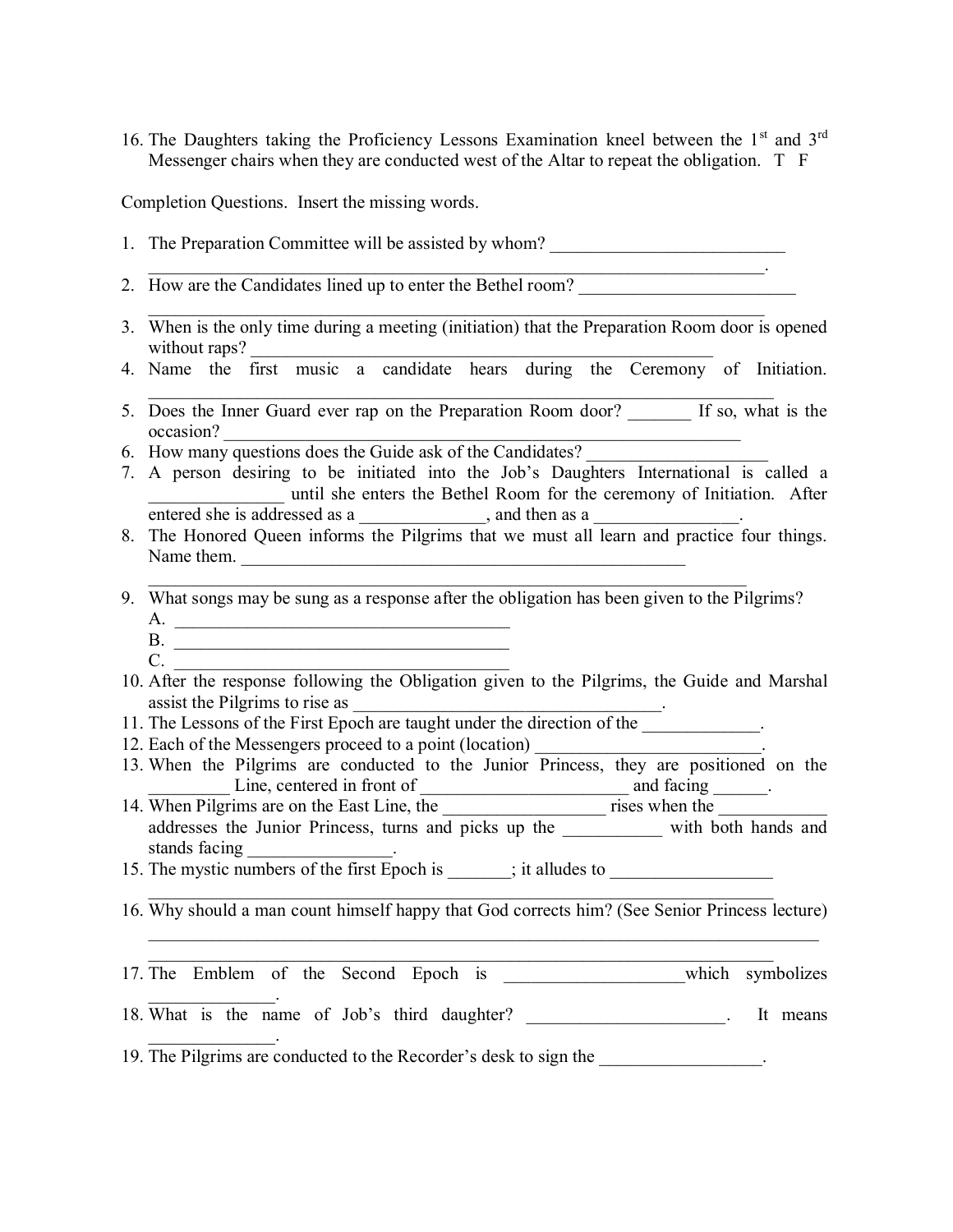- 20. The Honored Queen instructs the Senior Princess, who is seated, to explain the Salutation Sign to the Pilgrims. When does the Senior Princess rise to give the explanation?
- 21. When the Senior Custodian returns to her station after having assisted the Senior Princess in the explanation of the Salutation Sign, she is seated (a) by instruction of the Senior Princess or (b) by one rap of the gavel by the Honored Queen or (c) as soon as she reaches her station. (circle one)
- 22. When do the Guide and Marshal instruct the Pilgrims to face west to witness explanation of the Salutation Sign?
- 23. What items are each of the Pilgrims instructed to commit to memory?

 $\mathcal{L}_\text{max}$  , and the contract of the contract of the contract of the contract of the contract of the contract of

- A. \_\_\_\_\_\_\_\_\_\_\_\_\_\_\_\_\_\_\_\_\_\_\_\_\_\_\_\_\_\_\_\_\_\_\_\_
- B. \_\_\_\_\_\_\_\_\_\_\_\_\_\_\_\_\_\_\_\_\_\_\_\_\_\_\_\_\_\_\_\_\_\_\_\_ C. \_\_\_\_\_\_\_\_\_\_\_\_\_\_\_\_\_\_\_\_\_\_\_\_\_\_\_\_\_\_\_\_\_\_\_\_
- $D.$
- E. \_\_\_\_\_\_\_\_\_\_\_\_\_\_\_\_\_\_\_\_\_\_\_\_\_\_\_\_\_\_\_\_\_\_\_\_
- $F.$   $\qquad \qquad$
- 24. Pilgrims in Job's Daughters are introduced to the life of Job by the First Messenger. The Fifth Messenger completes the story. What is the theme of the message of the
	- a. Third Messenger
	- b. Fourth Messenger
- 25. No one except those designated in the Ceremony of Initiation shall enter or leave the Bethel Room during the ceremony.
	- A. Name the three members who may leave the Bethel Room:

 $(3)$   $(4)$ 

- (1) \_\_\_\_\_\_\_\_\_\_\_\_\_\_\_\_\_\_\_ (2) \_\_\_\_\_\_\_\_\_\_\_\_\_\_\_\_\_\_\_\_\_ (3) \_\_\_\_\_\_\_\_\_\_\_\_\_\_\_\_ B. Name the four "groups" of persons who may enter the Bethel Room at the beginning of the Ceremony. (1) \_\_\_\_\_\_\_\_\_\_\_\_\_\_\_\_\_\_\_\_ (2) \_\_\_\_\_\_\_\_\_\_\_\_\_\_\_\_\_\_\_
- 26. Before she enters the Bethel Room for Initiation, each candidate will have the following items demonstrated to her by the Preparation Committee.
	- $A$ .
	- B. \_\_\_\_\_\_\_\_\_\_\_\_\_\_\_\_\_\_\_\_\_\_\_\_\_\_\_\_\_\_\_\_\_\_\_ C. \_\_\_\_\_\_\_\_\_\_\_\_\_\_\_\_\_\_\_\_\_\_\_\_\_\_\_\_\_\_\_\_\_\_\_
	- $D.$
	- $E.$
- 27. What assistance shall the Guide and Marshal give the Pilgrims when west of the Altar prior to the Obligation? A.  $\qquad \qquad$  B.
- 28. According to one of the lectures of the messengers, the closing Chapter of the Book of Job tells us \_\_\_\_\_\_\_\_\_\_\_\_\_\_\_\_\_\_\_\_\_\_\_\_\_\_\_\_\_\_\_\_\_\_\_\_\_\_\_\_\_\_\_\_\_\_\_\_\_\_\_\_\_\_\_\_\_
- 29. Under what Order of Business in a Bethel meeting is the Proficiency Lessons Examination given?  $\Box$

 $\mathcal{L}_\text{max} = \mathcal{L}_\text{max} = \mathcal{L}_\text{max} = \mathcal{L}_\text{max} = \mathcal{L}_\text{max} = \mathcal{L}_\text{max} = \mathcal{L}_\text{max} = \mathcal{L}_\text{max} = \mathcal{L}_\text{max} = \mathcal{L}_\text{max} = \mathcal{L}_\text{max} = \mathcal{L}_\text{max} = \mathcal{L}_\text{max} = \mathcal{L}_\text{max} = \mathcal{L}_\text{max} = \mathcal{L}_\text{max} = \mathcal{L}_\text{max} = \mathcal{L}_\text{max} = \mathcal{$ 

- 30. When taking the Proficiency Lessons Examination, where do the Daughters kneel?  $\_$  , and the contribution of the contribution of the contribution of the contribution of  $\mathcal{L}_\text{max}$
- 31. Who helps the Honored Queen with the examination of the Daughters?  $\mathcal{L}_\text{max}$  , and the contribution of the contribution of the contribution of the contribution of the contribution of the contribution of the contribution of the contribution of the contribution of the contribution of t